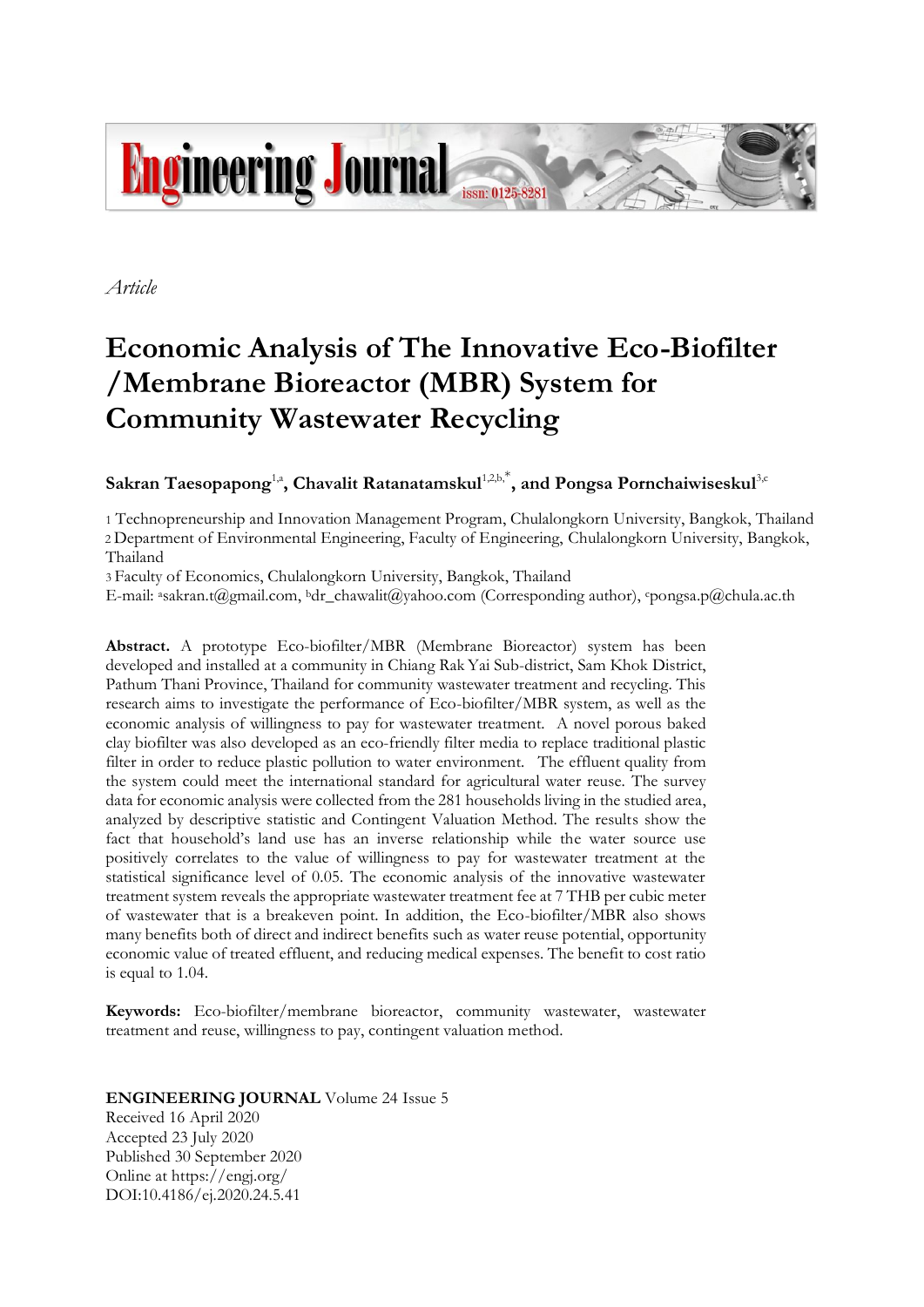# **1. Introduction**

Water is an important natural resource and essential to humans' lives. Water is used for our daily consumption and occupation, especially in the agricultural sector. Also, water is necessary for crop production which is very important to Thai economy and quality of life since more than 30% of the country's work force has worked in agricultural sector. Moreover, 40% of land use in the country is for agricultural purposes or equivalent to 6.4 million of households [1].

Population growth and the economic expansion are the most important factors that deteriorate natural water quality, which has now become the top priority in environmental problems these days and affected Thai people's health and well-being. This has reflected in the water quality throughout Thailand which ranks at poor to very poor grades. The root cause of the wastewater problem is the discharge of untreated wastewater into natural water sources [2]. Over the past decades, Thailand has encountered a number of water crisis events, such as severe droughts, insufficient water retention of the major reservoirs, water pollution and contamination from big cities, industrial sites, and agricultural areas, together with flash flood from heavy rains. All of the above are creating huge damages to the economy, society, and daily lives of the people and it has become more and more severe as time passes. The problem comes from many factors altogether, from lack of efficient water management, increases of water demand, water consumption behaviors, to global warming [3].

In order to preserve natural resources, the concept of self-restructuring efficiency [4] has often been adopted, especially for the part relating to natural water resources, which has recently become the serious environmental crisis in all big cities. The real causes of water pollution in Thailand are mostly from community wastewater discharges from daily activities. Despite having wastewater treatments in some areas, it is often not efficiently enough since the local government organization lacks of sufficient budget to invest in the construction of wastewater treatment and maintenance fees [5]. The problem of wastewater caused by draining untreated water into the natural water source or not being treated in accordance with the specified standards, law enforcement is not thorough, people rarely participate in the management of wastewater at the source or reduce the discharge, causing the polluter pays principle (PPP) not be implemented [6].

Wastewater treatment with the aim for water recycle is one of the options to preserve natural water in developing countries, especially in suburban areas and rural areas. Decentralized wastewater treatment with Conventional Membrane Bioreactor (MBR) technology is one of the most effective treatment technology for the community [7, 8, 9] as it is a technique that combines original biochemical method and physical method to separate solid substances from liquid substances through the membrane process[10]. The wastewater after treatment will have better quality with less hydraulic retention time, less sludge production, and more efficient nitrification process [11, 12]. Moreover, it requires a small

space for installation, low budget, and low maintenance cost in construction [13].

Taesopapong and Ratanatamskul [5] has developed a decentralized wastewater treatment system using the innovative Eco-biofilter/MBR technology with a filter made of baked-clay material as an eco-friendly material instead of plastic filter. The initial survey and study on performance of Eco-biofilter/MBR technology for community wastewater treatment and reuse were done to support efficient water usage campaigns and sustainable preservation. The research is performed at a community in Moo 6 and Moo 7 of Chiang Rak Yai Sub-district, Sam Khok District, Pathum Thani Province, located on the east of Chaophraya river at the point of raw water intake station for Bangkok city's tap water production. The raw water quality has been deteriorated and contaminated from the community wastewater. There are 332 households living in this area who regularly use water from the Chaophraya river. At present, the community wastewater is still untreated and it is discharged directly into the river. The quality of the river water in the study area has been ranked under category 4 of low water quality.

The purpose of this research is to study water consumption behavior, the needs for wastewater treatment and water reuse potential, the factors influencing wastewater treatment technology selection, as well as the willingness to pay for wastewater treatment in the community. Moreover, this research paper aims to focus on the economic analysis in terms of water environment conservation that are not traded in the market (Contingent Valuation Method: CVM), supporting campaigns of using water efficiently and preserving water resources in a sustainable development direction.

# **2. Description of Eco-biofilter/MBR System for Community Wastewater Recycling and Summary of Performance Evaluation**

The developed prototype Eco-biofilter/MBR system at a capacity of 1,000 litre per day has been installed and tested for community wastewater treatment at a community in Moo 6 and Moo 7 of Chiang Rak Yai Subdistrict, Sam Khok District, Pathum Thani Province. The system consists of anaerobic filter compartments 1 and 2 as pre-treatment step to remove suspended solid and organic matters for the aerobic membrane compartment as shown in Fig. 1. The ceramic ultrafiltration (UF) membrane with pore size of 0.01 micron is submerged in the aerobic compartment. The Sludge is recirculated from aerobic to anaerobic compartments in order to remove nitrogen due to nitrification and denitrification mechanisms. In this research, a porous baked clay biofilter media is developed as an environmental friendly material in order to reduce plastic pollution from the traditional plastic filter usage and the medias are installed in the anaerobic compartments, prior to the aerobic MBR compartment as shown in Fig. 2. In this study, a waste plastic media made of pol02ystyrene is also installed in another MBR tank as for the performance comparison of porous baked clay filter and plastic filter.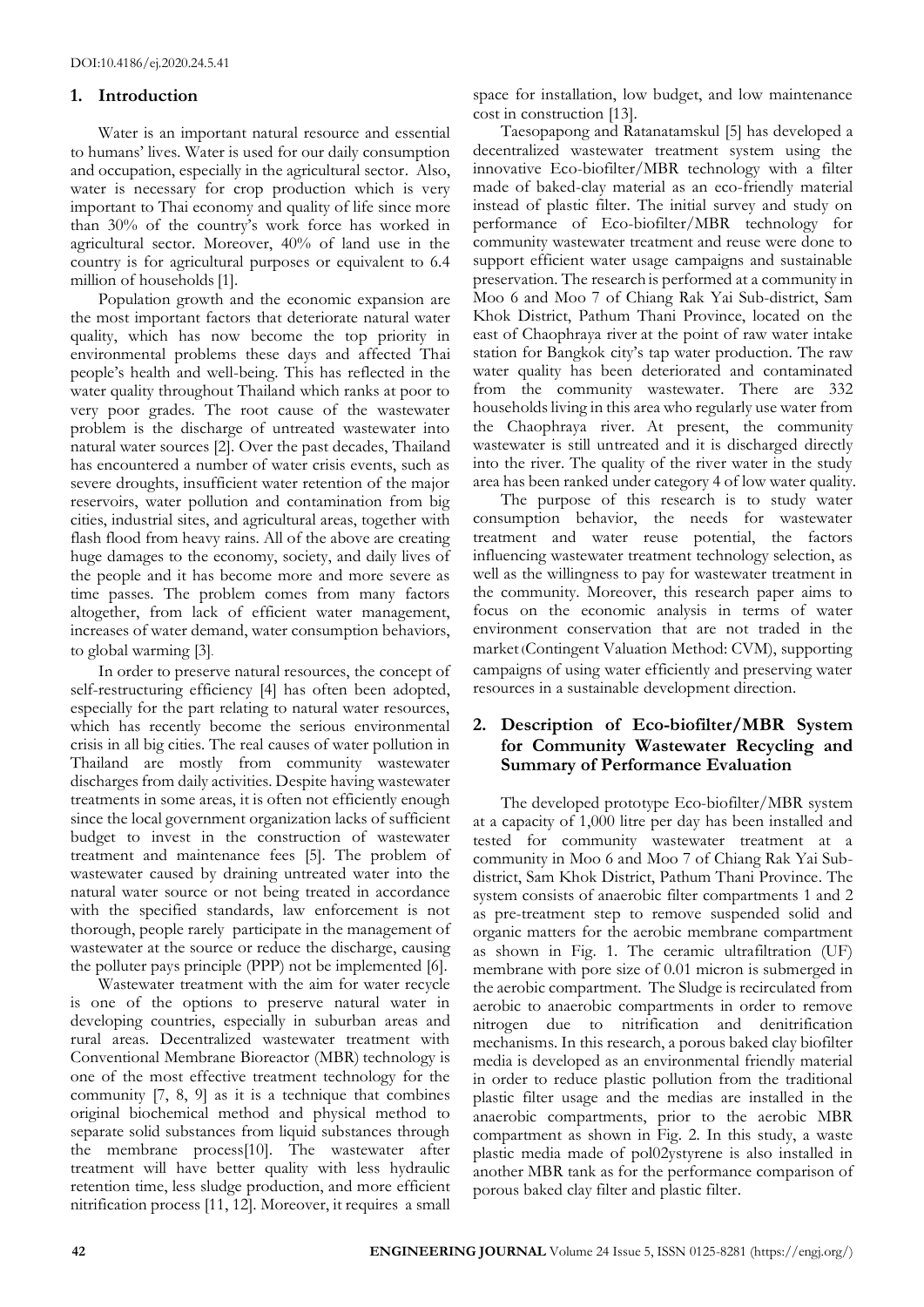

Fig. 1. The prototype Eco-biofilter/Membrane Bioreactor (MBR) with submerged ceramic UF membrane. ( Taesopapong and Ratanatamskul, 2020)



Fig. 2. The developed porous baked-clay filter in the Eco-biofilter MBR system.

The developed porous baked clay biofilter, made from clay, is heated in the oven at temperature 600 degrees Celsius. The material composition of the baked clay biomedia is characterized by X-Ray Fluorescence spectrophotometer (XRF) and can be summarized in Fig. 3. The main compositions of the porous baked clay filter are SiO<sub>2</sub> 60.9%, Al<sub>2</sub>O<sub>3</sub> 25.1%, Fe<sub>2</sub>O<sub>3</sub> 7.16%, K<sub>2</sub>O 2.66%

and other element compositions. The media is designed to have the height of 5 centimeters with outer and inner diameters of 5 and 3 centimeters, respectively. The pore size of the baked clay media is 0.02 micron, whereas the pore volume of the media is 14.9%.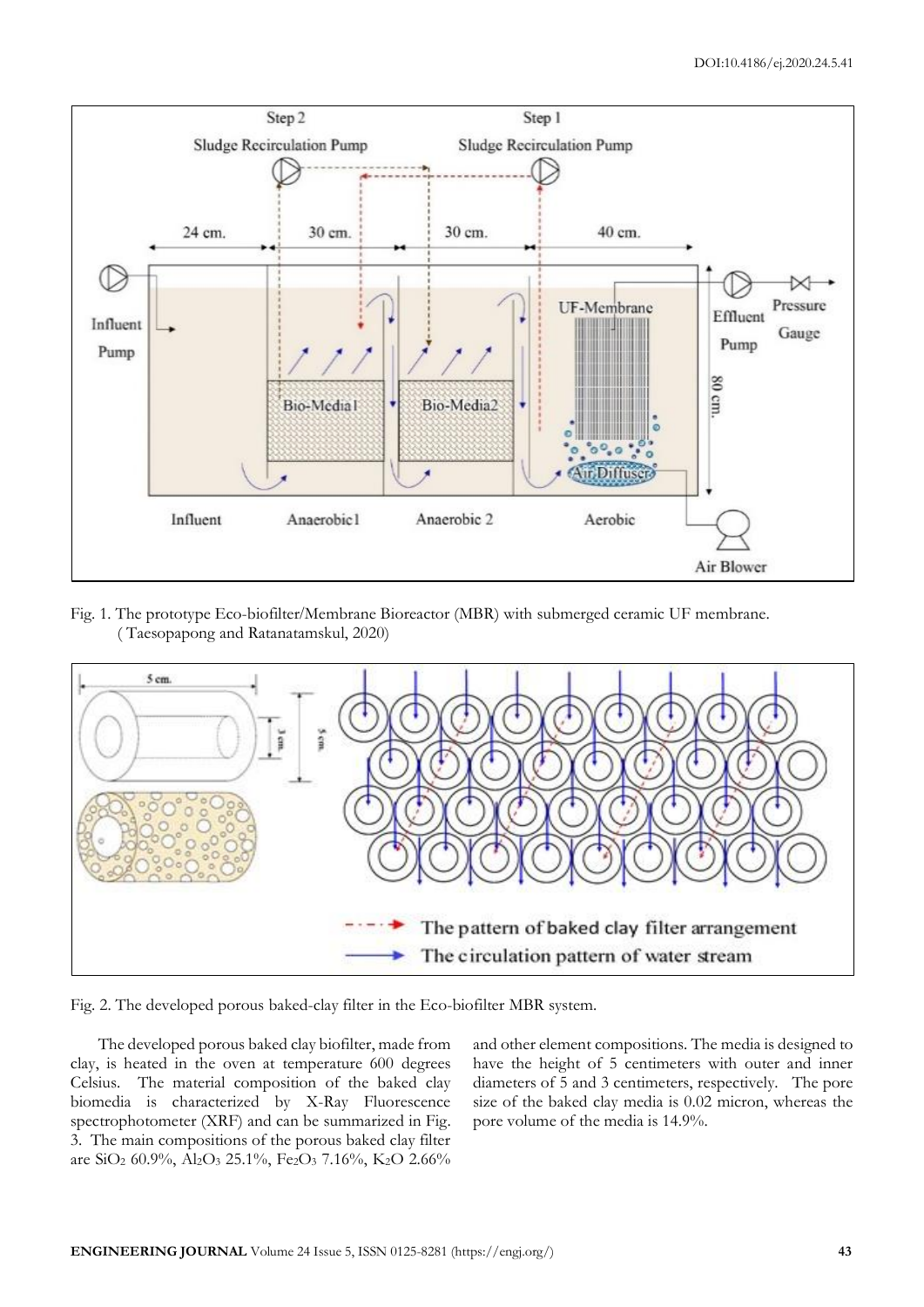

Fig. 3. The composition of a porous baked-clay filter, developed to replace plastic filter in this study.



Fig. 4. The operating transmembrane pressure of ceramic UF membrane in the Eco-biofilter MBR system operation.

The ceramic UF membrane is controlled to have a filtration rate in the range of  $300-360$  l/m<sup>2</sup>-d. The membrane is taken out for cleaning when the transmembrane pressure is raised to 95 KPa as shown in Fig. 4. From Fig. 5, the result shows that the Ecobiofilter/MBR system is an efficient technology capable of maintaining neutral pH value, reducing Biochemical Oxygen Demand (BOD), Total Suspended Solid (TSS) to comply with the domestic effluent standard while creating new bacteria cells to decompose large organic substances. As a result, the pH value after the treatment becomes more neutral, facilitating new bacteria to decomposes organic substances effectively and reducing suspended solid, the cause of turbidity of the water, making it clearer at the end. The Eco biofilter technology uses porous baked clay filter to capture suspended solid particles in

wastewater and help decomposed these organic substances inside the anaerobic compartment before letting them flow to the aerobic compartment.

Since the community wastewater in this study is very diluted and has low BOD concentration, the synthetic wastewater was prepared and added to the incoming wastewater in order to raise the BOD concentration in order to know the potential of organic removal by the Eco biofilter/MBR system. In the initial period (Day 1- Day 15), high sucrose solution with BOD concentration of 2,500-3,700 mg/L and urea,  $CH_4N_2O$  200 mg/L was also added to the incoming wastewater. The BOD concentration was increased up to 3,700 mg/L at Day 15 to know any shock loading problem to the system.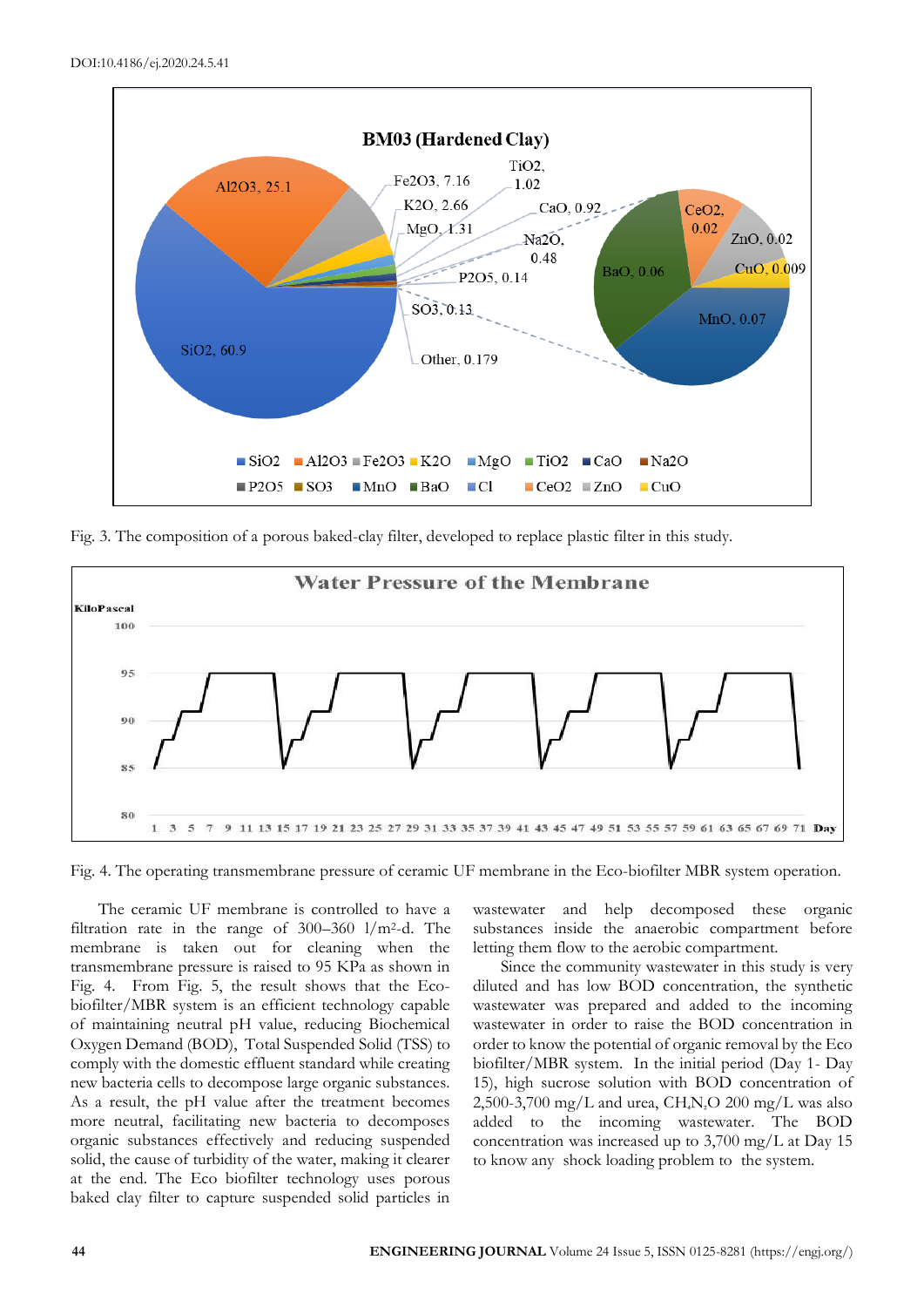

Fig. 5. The performance comparison of the Ecobiofilter/MBR and the plastic filter/MBR systems.

### **Summary of system performance evaluation**

From Fig.5, the effluent quality after both treatment processes of Eco-biofilter/MBR and plastic biofilter/ MBR systems can comply with domestic effluent standard (BOD less than 20 mg/L; SS less than 30 mg/L; pH 5.5–

9.0). Therefore, it is indicated that the developed porous baked clay filter can function effectively and has high potential to replace the traditional plastic filter in order to minimize plastic pollution problem to water environment. Moreover, the overall treated effluent quality by Eco biofilter/MBR technology using porous baked-clay filters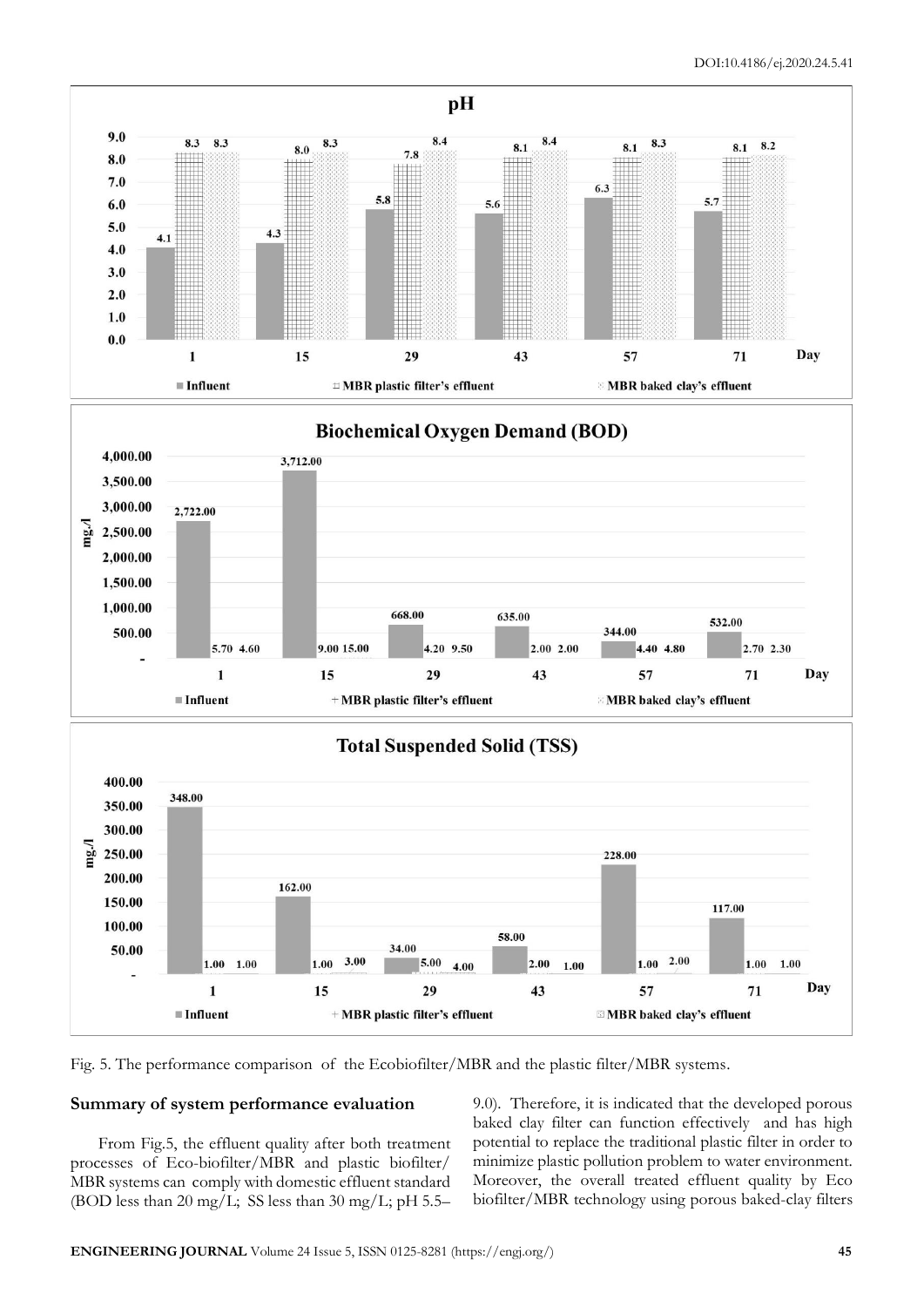yields the pH, BOD, TSS and FCB values satisfying the water reuse standard specified by the Environmental Protection Agency of the United States [14] for reuse in agriculture.

Table 2 shows that the effluent quality that has been purified through Eco biofilter/MBR technology has pH, BOD, TSS and FCB in line with the water quality standard specified by The United States Environmental Protection Agency for reuse in agriculture on food crops, processed food crops and non-food crop. Moreover, nitrogen and phosphorus in the treated effluent can be utilized as fertilizer for the growth of crop as well.

Table 2. Comparison of purified water quality obtained from wastewater treatment with Eco biofilter/MBR technology against the international water quality standard defined by The United States Environmental Protection Agency.

|            |                                                | <b>Effluent Quality</b> | Wastewater Reuse Criteria |                                                          |                               |  |
|------------|------------------------------------------------|-------------------------|---------------------------|----------------------------------------------------------|-------------------------------|--|
| Parameters | Plastic Filter<br><b>Baked Clay</b><br>Filters |                         | Food Crops <sup>1</sup>   | ${\bf Processed} \label{pseudosed} {\bf Food\, Crops^2}$ | Non-Food<br>Grop <sup>3</sup> |  |
| pH         | $8.1 \pm 0.16$                                 | $8.3 \pm 0.08$          | $6 - 9$                   | $6 - 9$                                                  | $6 - 9$                       |  |
| <b>BOD</b> | $4.67 \pm 2.50$                                | $6.37 \pm 5.01$         | < 10                      | $<$ 30                                                   | $<$ 30                        |  |
| (mg./l)    |                                                |                         |                           |                                                          |                               |  |
| <b>TSS</b> | $1.83 \pm 1.60$                                | $2.00 \pm 1.27$         | N/A                       | $\leq 30$                                                | $\leq 30$                     |  |
| (mg./l)    |                                                |                         |                           |                                                          |                               |  |
| <b>FCB</b> | < 1.80                                         | < 1.80                  | No                        | $\leq$ 200                                               | $\leq$ 200                    |  |
| (MPN/100   |                                                |                         | Detect                    |                                                          |                               |  |
| ml)        |                                                |                         | able                      |                                                          |                               |  |

Note: <sup>1</sup> Food Crops: The use of reclaimed water for surface or spray irrigation of food crops which are intended for human consumption, consumed raw.

- <sup>2</sup> Processed Food Crops: The use of reclaimed water for surface irrigation of food crops which are intended for human consumption, commercially Processed.
- <sup>3</sup> Non-Food Crops: The use of reclaimed water for irrigation of crops which are not consumed by humans, including fodder, fiber, and seed crop, or to irrigation pasture land, commercial nurseries, and sod farms.

# **3. Research Methodology for Economic Analysis of the Eco-biofilter/MBR System**

### **3.1. Collecting Data**

In this research, the data survey on water source consumption behaviors, wastewater treatment behaviors, the needs for wastewater treatment, factors on technology selection for wastewater treatment, and the willingness to pay for wastewater treatment in the community were performed. The data were collected from the households living in the area of Moo 6 and Moo 7, Chiang Rak Yai Sub-dictrict, Sam Khok District, Pathum Thani Province. The data comprise 144 households from Moo 6, and 188 households from Moo 7, or a total of 332 households (data from Household Registra Office on October 25, 2018). The researchers determine the sample group of at least 182 households, calculated by Taro Yamane Formula [15] at 5% discrepancy level, as follow:

$$
n = \frac{N}{1 + N(e)^2} = \frac{332}{1 + 332(0.05)^2} = 181.42
$$

Where, N is numbers of population

n is size of the sample group

e is level of acceptable discrepancies

The data collection was conducted through use of questionnaires to collect data based on descriptive statistics, to describe and elaborate the characteristics of the data. The qualitative data were computed for frequency, mode, and percentage, while the quantitative data were computed for mean value and standard deviation. In order to analyze the willingness to pay for wastewater treatment in the community of the sample group from this hypothesis model, or to analyze the correlations between the relevant factors and the willingness to pay for wastewater treatment in the community, the researchers divided the wastewater treatment fee into five different price levels; 4, 6, 8, 10 and 12 THB for one cubic meters of wastewater (equal to 1,000 liters) in order to know the optimal treatment fee that can be applied for sustainable wastewater management.

## **3.2. Economic Analysis of Natural Resources and Environment That Are Not Traded in the Market (Contingent Valuation Method: CVM)**

The economic valuation of natural resources and environment that are not traded in the market makes use of direct interviews which evaluate the willingness to pay (WTP) in the hypothetical market. The interviews or questionnaires are given to related parties, who are responsible for making decisions on cost budgeting to avoid risks or to gain additional benefits. The willingness to pay varies from person to person, depending on one's satisfaction and one's budgets [16]. Prior to the interview, the interviewers need to inform the interviewees about risks and benefits regarding values of changes in actual environment or in the hypothetical markets [17].

This research is to conduct economic valuation of natural resources and environment that are not traded in market with use of mean willingness to pay (Mean WTP). The research uses contingent valuation method (CVM) by employing closed-ended questions to indicate a single value (Single Bounded CVM).

The variables used to derive the correlations with the value of willingness to pay for wastewater treatment include household income, number of household members, distance from home and water sources, the period of residence, land use, natural water use, awareness of wastewater treatment of household (shown in Table 3).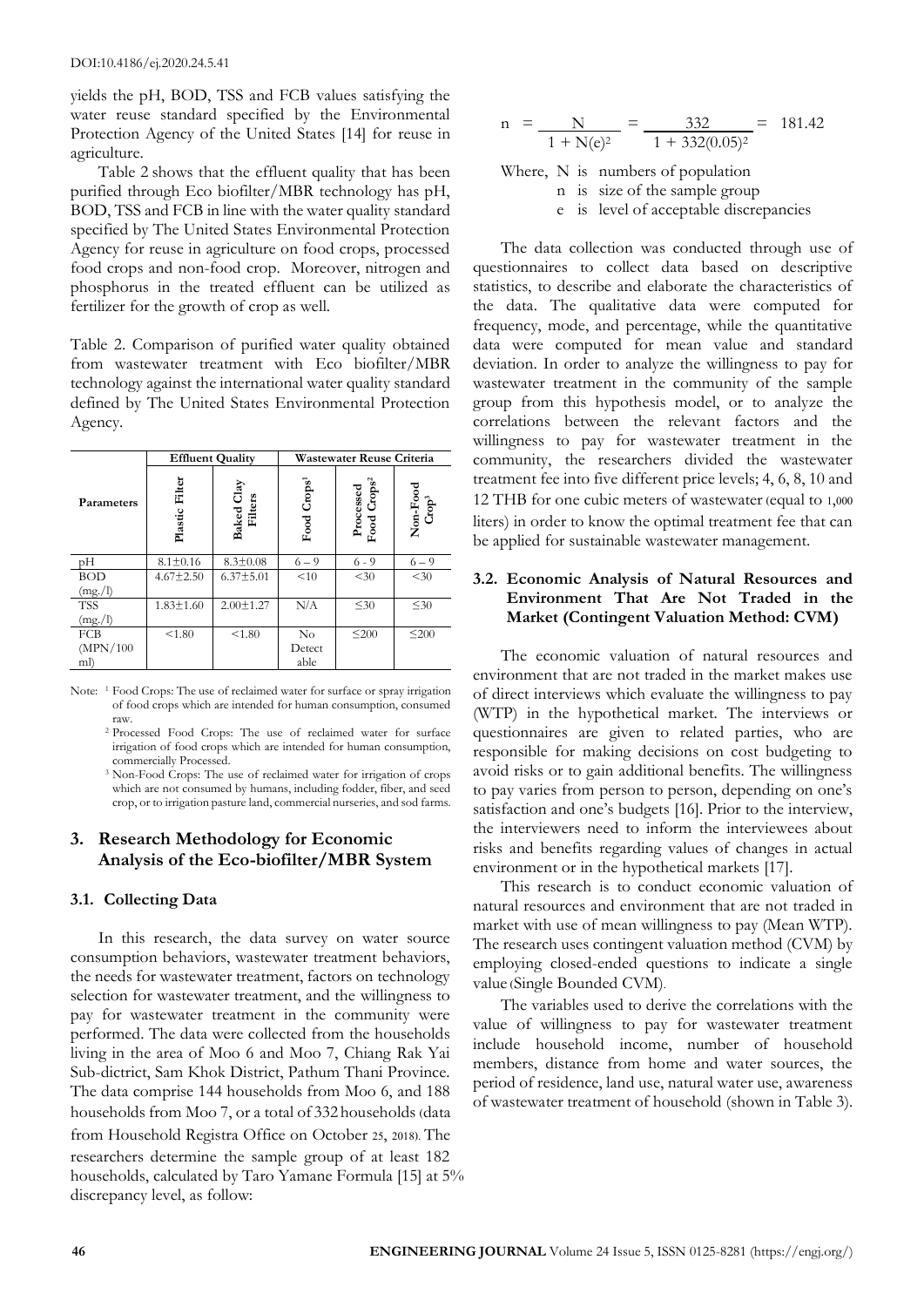Table 3. Definitions of model variables.

| <b>Variables</b> | <b>Definitions</b>                                                                                                                                                                              | Values of<br><b>Variables</b>                                  | Types of<br><b>Variables</b> |
|------------------|-------------------------------------------------------------------------------------------------------------------------------------------------------------------------------------------------|----------------------------------------------------------------|------------------------------|
| <b>WTP</b>       | The value of<br>willingness to pay for<br>wastewater at five price<br>levels; 4 HB,<br>6 THB, 8 THB, 10<br>THB and 12 THB per<br>1 cubic meter of water<br>per month (quantitative<br>variable) | <b>THB</b>                                                     | Dependent<br>variable        |
| Income           | Household income per<br>month<br>(dummy variable)                                                                                                                                               | $0 = \leq 30,000$<br><b>THB</b><br>$1 = >30,000$<br><b>THB</b> | Independent<br>variable      |
| Member           | Household member<br>(quantitative variable)                                                                                                                                                     | persons                                                        | Independent<br>variable      |
| Location         | Distance from home to<br>water source<br>(dummy variable)                                                                                                                                       | $0 \equiv 100$<br>meters<br>$1 = 5100$<br>meters               | Independent<br>variable      |
| Period           | Period of residence<br>(dummy variable)                                                                                                                                                         | $0 = \leq 10$ years<br>$1 = 210$ years                         | Independent<br>variable      |
| Land             | Land use of household<br>(dummy variable)                                                                                                                                                       | $0 =$ housing<br>$1 =$ others                                  | Independent<br>variable      |
| <b>Use</b>       | Use of water source<br>(dummy variable)                                                                                                                                                         | $0 = No$<br>$1 = Yes$                                          | Independent<br>variable      |
| Awareness        | Awareness of<br>wastewater treatment<br>of household<br>(dummy variable)                                                                                                                        | $0 = not$<br>important<br>$1 =$ Important                      | Independent<br>variable      |

The willingness to pay: (WTP) is a concept in microeconomics describing consumer's willingness to pay for goods and services. It models consumer behavior under the assumption that each individual consumer is rational i.e. a consumer enjoys maximum utility of goods and services that he pays for under given limited budget. This research proposes a model employing the consumption of utility principle to study the quality of living of the households in the community using decentralized wastewater treatment technology called Eco-biofilter/MBR system to remove contaminants from water sources in the local area. The relationship between the willingness individual household will pay to treat wastewater in the community and relevant variables can be described in equation (1) as following:

 $WTP = \alpha + \beta_1 Income_i + \beta_2 Member_i + \beta_3Location_i +$  $\beta_4$ Period<sub>i</sub> +  $\beta_5$ Land<sub>i</sub> +  $\beta_6$ Use<sub>i</sub> +  $\beta_7$ Awareness<sub>i</sub> +  $\varepsilon_i$  (1)

|            | Where, WTP is the value of willingness to pay for |
|------------|---------------------------------------------------|
|            | wastewater treatment in the                       |
|            | community                                         |
| $\alpha$ . | is a constant                                     |
|            | $\beta$ 1- $\beta$ 7 are the coefficients of the  |
|            | independent variables                             |
| ε          | 15 an error term                                  |

In this research also conducts cost-benefit analysis to be government decision-making tools to allocate resources in the best possible way for better social welfare projects or policies by considering the benefits and costs of society.

#### **4. Results**

## **4.1. General Information of Households Living in the Community**

The researchers collected data from 281 sample of households living in Moo 6 and Moo 7 area of Chiang Rak Yai, Sam Khok district, Pathum Thani province. Most households have family members of no more than 5 people. This is accounted for 92.17% of the sample. In addition, most households have monthly income of not over 30,000 THB, 85.05% of the total sample. Most households live near local water sources by no farther than 100 meters, 72.24% of the sample. The family members of most households have resided for more than 10 years which, accounted for 80.78% and 86.83% of the sample uses land as housing.

#### **4.2. Water Consumption Behavior**

According to the sample, 13.17% of households use water from local rivers and canals while the majority of households use municipal water service with average monthly water bill per household of 300 THB. All in most questionnaire respondents use water from local rivers and canals very few times. The three most frequent activities that the respondents use water from local rivers include bathing, house cleaning and laundry (with mean values of 1.60, 1.57, and 1.53 and standard deviations of 0.869, 0.888 and 0.954 respectively). Household activities causing wastewater in the community include bathing and laundry which are accounted for 26.02% and 24.43%, respectively. Even though most households in this sample use municipal water service as the main source of water use a good portion of 13.17% of the sample households especially those who live near the rivers use water from the local rivers and canals for their daily activities such as bathing, house cleaning and laundry. The most common wastewater problems found in the community are garbage and weed floating on water and dirty black water, accounted for 39.88% and 37.57%, respectively.

#### **4.3. Wastewater Treatment Behavior**

According to the survey, the most common form of wastewater releases caused by the households is wastewater released from home to ground (mean = 2.5, standard deviation = 1.039) followed by wastewater released to sewers, wastewater released to rivers/canals and others. (mean  $= 1.70, 1.51$  and  $1.01$  with corresponding standard deviations  $= 1.241$ , 0.93 and 0.84 respectively). Above all, 71.89% of the sample households treat wastewater before releasing it out. The most common tools are food residual filters (mean = 2.11, standard deviation  $= 1.388$ ) followed by grease trap filters, septic tanks and wastewater tanks (means  $= 1.39, 1.18$  and 1.14, standard deviations = 0.987, 0.636 and 0.612, respectively). In addition, the survey reveals that 92.88%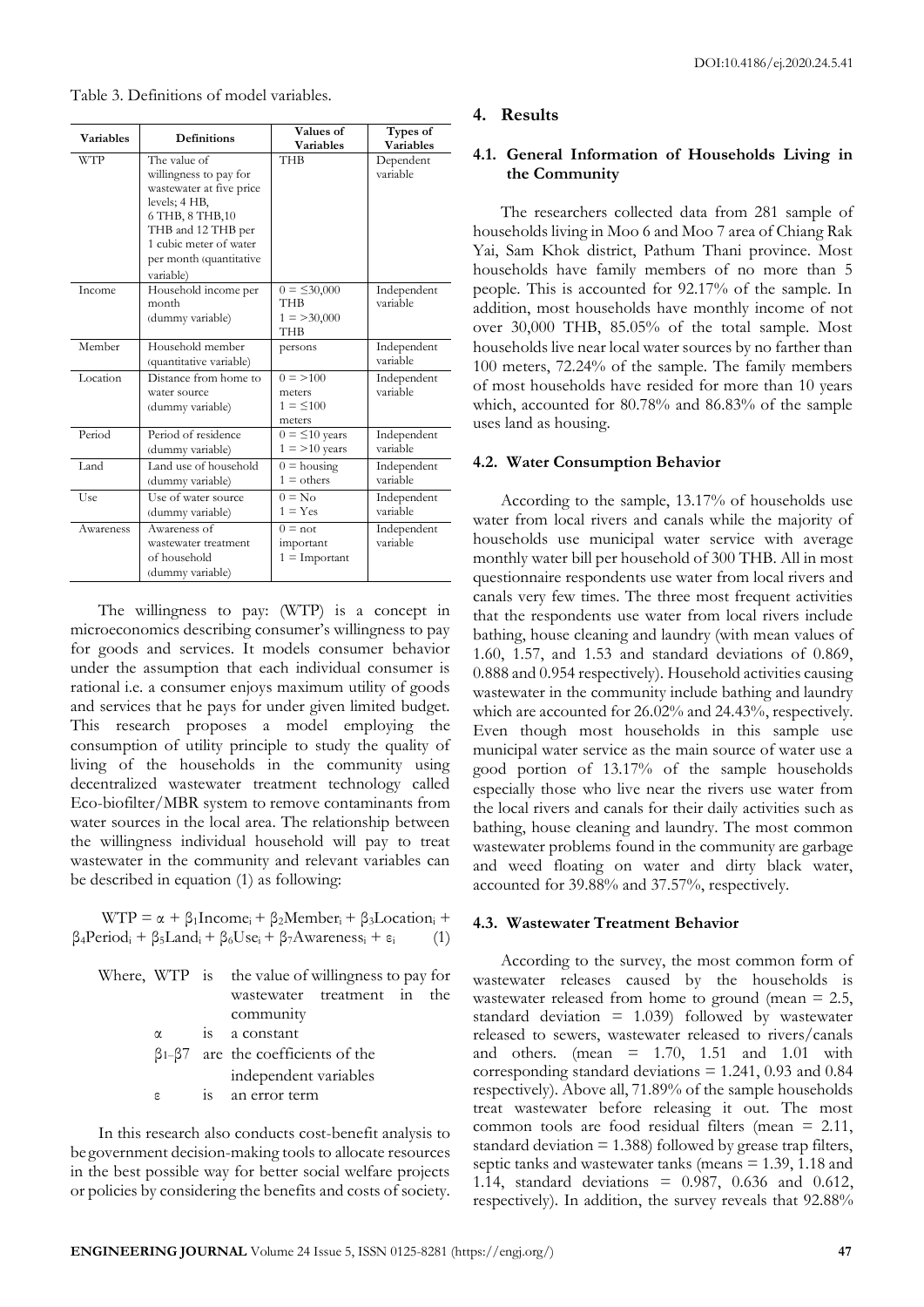of the sample households believe it is very important to treat wastewater before releasing it out because wastewater treatment can make water clean. The majority of the sample household receive news and information regarding wastewater treatment from television and the local community broadcast at 42.09% and 24.43%, respectively. Nonetheless the sample households barely reuse water (mean  $= 1.4$ , standard deviation  $= 0.725$ ).

#### **4.4. Needs of Wastewater Treatment**

According to Table 4, the top 3 most essential needs for wastewater treatment include building awareness on water conservation, information on wastewater treatment and engagement of local residents on wastewater treatment (means  $= 3.03, 2.93$  and 2.93, standard deviations  $= 1.083$ , 1.017 and 1.123, respectively). The least essential need is wastewater reuse (mean = 2.47, standard deviation = 1.025).

Table 4. Needs of wastewater treatment of the sample group ( $n = 281$ ).

| <b>Needs</b>           | Mean | S.D.  | Degree of<br><b>Needs</b> |
|------------------------|------|-------|---------------------------|
| 1. Building awareness  | 3.03 | 1.083 | medium                    |
| on water               |      |       |                           |
| conservation           |      |       |                           |
| 2. Information on      | 2.93 | 1.017 | medium                    |
| wastewater             |      |       |                           |
| treatment              |      |       |                           |
| 3. Engagement of       | 2.93 | 1.123 | medium                    |
| local residents on     |      |       |                           |
| wastewater             |      |       |                           |
| treatment              |      |       |                           |
| 4. Knowledge on        | 2.92 | 0.932 | medium                    |
| wastewater             |      |       |                           |
| treatment              |      |       |                           |
| 5. Efficient           | 2.88 | 1.129 | medium                    |
| wastewater             |      |       |                           |
| treatment system       |      |       |                           |
| 6. Knowledgeable       | 2.80 | 1.206 | medium                    |
| personnel              |      |       |                           |
| 7. Systematic          | 2.79 | 1.135 | medium                    |
| wastewater             |      |       |                           |
| treatment              |      |       |                           |
| 8.<br>Wastewater reuse | 2.47 | 1.025 | medium                    |
| Total                  | 2.84 | 1.081 | medium                    |

## **4.5. Influential Factors to Wastewater Treatment Technology Selection**

According to Table 5, the five most influential factors to wastewater treatment technology selection include ease of use of the treatment technology, ease of maintenance of the treatment technology, efficiency of the treatment technology, cost of the treatment technology and ease of knowledge sharing of the treatment technology (means = 3.18, 3.16, 3.15, 3.14 and 3.08, standard deviations = 1.105, 1.028, 0.968, 1.135 and 1.008, respectively).

Table 5. Influential factors to wastewater treatment technology selection of the sample group ( $n = 281$ ).

|                  | <b>Needs</b>         | Mean | S.D.  | Degree<br>of Needs |
|------------------|----------------------|------|-------|--------------------|
| 1.               | Ease of use of the   | 3.18 | 1.105 | medium             |
|                  | treatment            |      |       |                    |
|                  | technology           |      |       |                    |
| $\overline{2}$ . | Ease of              | 3.16 | 1.028 | medium             |
|                  | maintenance of the   |      |       |                    |
|                  | treatment            |      |       |                    |
|                  | technology           |      |       |                    |
| 3.               | Efficiency of the    | 3.15 | 0.968 | medium             |
|                  | treatment            |      |       |                    |
|                  | technology           |      |       |                    |
| 4.               | Cost of the          | 3.14 | 1.135 | medium             |
|                  | treatment            |      |       |                    |
|                  | technology           |      |       |                    |
| 5.               | Ease of knowledge    | 3.08 | 1.008 | medium             |
|                  | sharing of the       |      |       |                    |
|                  | treatment            |      |       |                    |
|                  | technology           |      |       |                    |
| 6.               | Degree of negative   | 3.05 | 1.048 | medium             |
|                  | impacts from         |      |       |                    |
|                  | wastewater           |      |       |                    |
|                  | problems             |      |       |                    |
| 7.               | Importance of        | 3.01 | 0.969 | medium             |
|                  | wastewater           |      |       |                    |
|                  | treatment            |      |       |                    |
| 8.               | The treatment        | 2.90 | 0.951 | medium             |
|                  | technology with      |      |       |                    |
|                  | minimal installation |      |       |                    |
|                  | area                 |      |       |                    |
| 9.               | Energy efficiency    | 2.86 | 0.950 | medium             |
|                  | of the treatment     |      |       |                    |
|                  | technology           |      |       |                    |
|                  | 10. The treatment    | 2.80 | 0.841 | medium             |
|                  | system made of       |      |       |                    |
|                  | environmental        |      |       |                    |
|                  | friendly             |      |       |                    |
|                  | components           |      |       |                    |
| 11.              | Water quality after  | 2.76 | 0.964 | medium             |
|                  | the treatment        |      |       |                    |

The least influential factor is the water quality after the treatment (mean  $= 2.76$ , standard deviation  $= 0.964$ ). In addition 72.60% of the sample group is interested in more improved treatment technology.

### **4.6. The Willingness to Pay for Wastewater Treatment in Local Community**

The majority of the sample (53.02%) do not agree to pay for wastewater treatment service because they already pay tax to the government. They believe that the treatment expense should be paid by the relevant government agencies and not by the local community. Nonetheless, based on a hypothetical case study which estimates the willingness to pay for wastewater treatment by offering five price levels namely 4, 6, 8, 10 and 12 THB for 1 cubic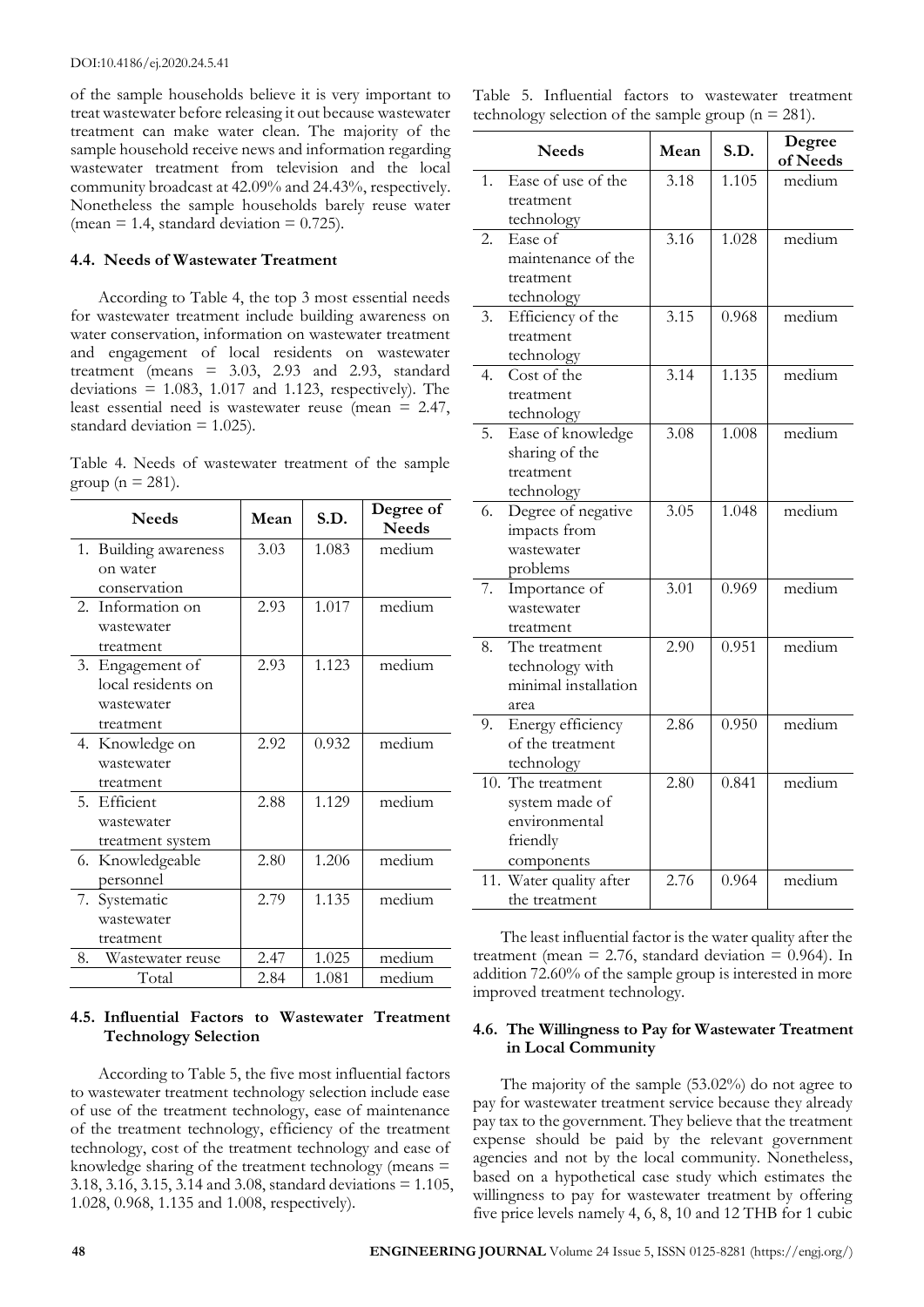meter (1,000 liters) of wastewater per month, a large number of respondents are willing to pay for wastewater treatment by 4 THB. This group is accounted for 22.42%. Other groups are willing to pay 6 THB, 8 THB, 10 THB and 12 THB with the corresponding portions of 16.37%, 6.05%, 1.78% and 0.36%, respectively.

When considering the characteristics of the samples classified by willingness to pay which found interesting issues can be shown in Table 6.

Table 6. Characteristics of the samples classified by willingness to pay ( $n = 281$ ).

|                                              | Group of  | Group of   |  |  |
|----------------------------------------------|-----------|------------|--|--|
| Characteristics                              | not agree | willing to |  |  |
|                                              | to pay    | pay        |  |  |
|                                              | $(n=149)$ | $(n=132)$  |  |  |
| Age                                          |           |            |  |  |
| 21-30 years old                              | 2.68%     | 7.58%      |  |  |
| 31-40 years old                              | 10.74%    | 15.15%     |  |  |
| 41-50 years old<br>Ξ.                        | 18.12%    | 15.15%     |  |  |
| 51-60 years old                              | 35.57%    | 26.52%     |  |  |
| Over 60 years old                            | 32.89%    | 35.60%     |  |  |
| Total                                        | 100.00%   | 100.00%    |  |  |
| Income (THB per                              |           |            |  |  |
| month)                                       | 62.42%    | 63.64%     |  |  |
| Not over 15,000                              | 24.16%    | 19.70%     |  |  |
| 15,001-30,000<br>$\mathcal{L}_{\mathcal{A}}$ | 13.42%    | 16.66%     |  |  |
| More than 30,000<br>Ξ.                       |           |            |  |  |
| Total                                        | 100.00%   | 100.00%    |  |  |
| household Member                             |           |            |  |  |
| - Not over 5                                 | 89.55%    | 83.33%     |  |  |
| - More than 5                                | 8.05%     | 16.67%     |  |  |
| Total                                        | 100.00%   | 100.00%    |  |  |
| Location of house from                       |           |            |  |  |
| natural water sources                        |           |            |  |  |
| Near                                         | 36.24%    | 45.45%     |  |  |
| - No farther than 100                        | 34.23%    | 28.79%     |  |  |
| meters                                       |           |            |  |  |
| Farther than 100 meters                      | 29.53%    | 25.76%     |  |  |
| Total                                        | 100.00%   | 100.00%    |  |  |
| Residence period (year)                      |           |            |  |  |
| Not over 10                                  | 16.78%    | 21.97%     |  |  |
| $11 - 20$<br>a.                              | 28.86%    | 4.55%      |  |  |
| More than 20<br>÷.                           | 54.36%    | 73.48%     |  |  |
| Total                                        | 100.00%   | 100.00%    |  |  |
| Land use                                     |           |            |  |  |
| - Residential only                           | 81.88%    | 92.42%     |  |  |
| Commercial                                   | 14.76%    | 6.06%      |  |  |
| Agriculture                                  | 3.36%     | 0.76%      |  |  |
| Dormitory/Hotel                              |           | 0.76%      |  |  |
| Total                                        | 100.00%   | 100.00%    |  |  |
| The use of natural water                     |           |            |  |  |
| sources                                      |           |            |  |  |
| Yes                                          | 1.34%     | 26.52%     |  |  |
| No                                           | 98.66%    | 73.48%     |  |  |
| Total                                        | 100.00%   | 100.00%    |  |  |

Table 6. Characteristics of the samples classified by willingness to pay  $(n = 281)$  (continued).

| <b>Characteristics</b>       | Group of<br>not<br>agree to<br>pay<br>$(n=149)$ | Group of<br>willing<br>to pay<br>$(n=132)$ |  |
|------------------------------|-------------------------------------------------|--------------------------------------------|--|
| Awareness of wastewater      |                                                 |                                            |  |
| treatment before discharging |                                                 |                                            |  |
| <b>Yes</b>                   | $94.63\%$                                       | $90.91\%$                                  |  |
| No                           | $5.37\%$                                        | $9.09\%$                                   |  |
| Total                        | $100.00\%$                                      | $100.00\%$                                 |  |

According to Table 6, the characteristics of the samples classified by willingness to pay fee for wastewater treatment which found interesting issues as follows: (1) major respondents who are between 41–60 years old will be less willing to pay compared with the other age since they are a period of age with expenses related to the assets and education of children, therefore pay less attention to other expenses (2) respondents who have income between 15,001-30,000 THB per month will be less willing to pay as they pay importance to stability in life, such as buying a house, buying a car, etc. (3) respondents who have number of household member more than 5 will be more willing to pay since more household member will need more water use (4) respondents who have houses near natural water sources are more willing to pay than those with houses far away from natural water sources due to more environmental benefits from natural water sources (5) respondents who live in the community between 11-20 years will be less willing to pay compared with another groups (6) respondents with land use for residential purpose only will be more willing to pay compared with those who use the land for other purposes (7) respondents who uses natural water sources are more willing to pay the fee for wastewater treatment since they have utilized natural water sources and (8) respondents who have awareness of wastewater treatment before discharging are less willing to pay for wastewater treatment fee since they thought that they already pay the income tax, therefore there is no need to pay additional wastewater treatment fees.

The results show that the samples who are willing to pay for community wastewater treatment are respondents with sufficient and high income, large household member, houses near natural water sources, resident period in the community for a long time. While the respondents who have awareness of wastewater treatment before discharging are less willing to pay the fee for wastewater treatment. However, providing information and environmental education program to create conscious mind of environmental conservation as well as raising awareness about the environmental benefits that people in the community will receive from having an effective wastewater treatment system is one way to stimulate participation and increase the willingness to pay.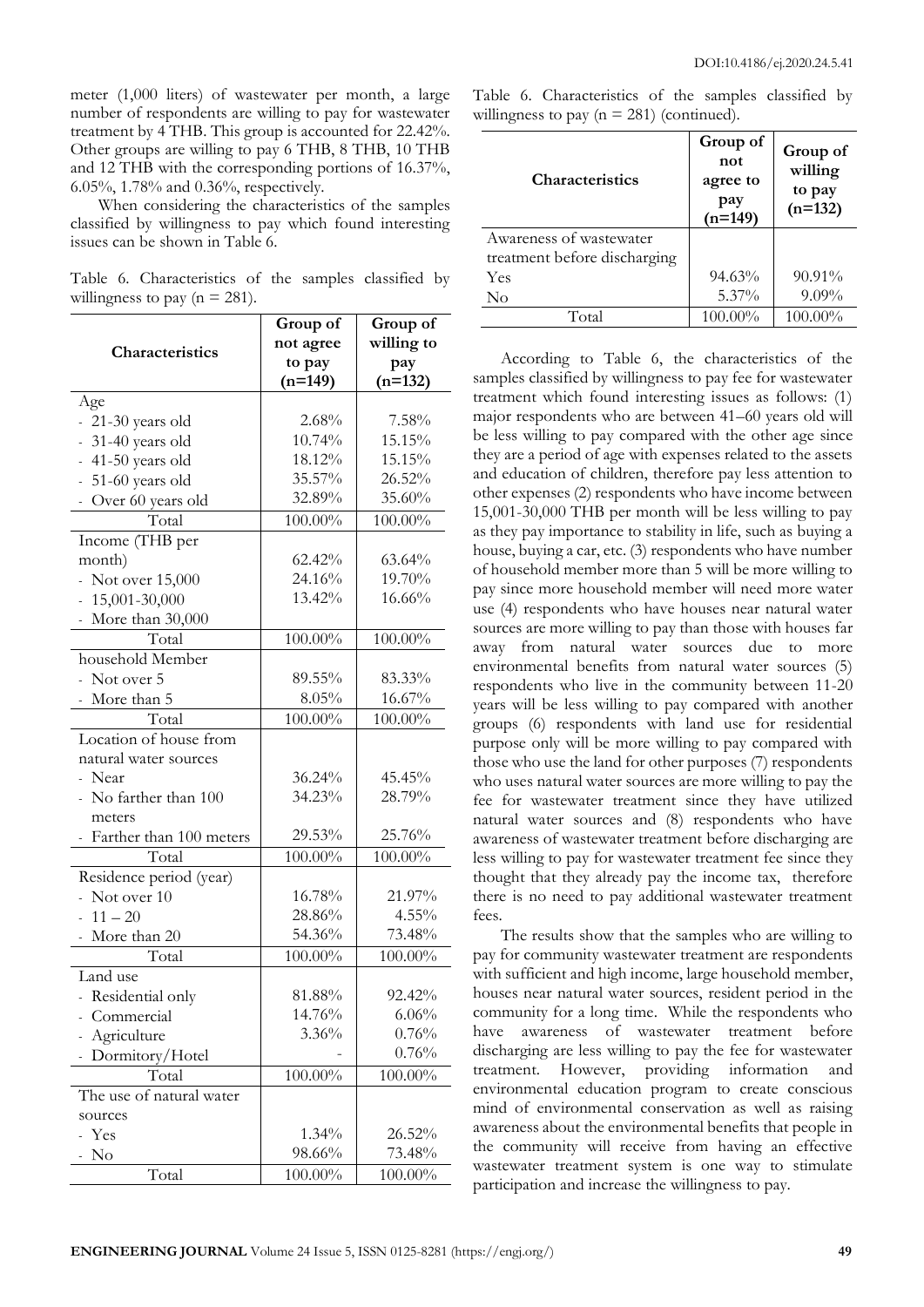# **4.7. Economic Valuation of Natural Resources and Environment that are not Traded in the Market (Contingent Valuation Method: CVM)**

In this section, we study the relationship between various independent variables and the willingness to pay for wastewater treatment in local community of the sample group. The equation takes into account household monthly income, number of household members, distance from home to water sources, period of residence, land use, water resource use, and awareness of wastewater treatment of household. However, age is not tested in correlation to the willingness to pay, since most respondents are older than 50 years (about 65%). The results are shown in Table 7.

According to Table 7, the analysis of the willingness to pay for wastewater treatment in local community reveals that land use and water source use has a statistical significance of 0.05 to the willingness to pay for wastewater treatment. The land use factor inversely correlates to the willing to pay for wastewater treatment. Another words those households who use land for housing are more willing to pay for wastewater treatment than those who use land for other purposes such as stores, apartment, agriculture etc.

Table 7. Results of the willingness to pay for wastewater treatment of the samples.

| <b>Variables</b> | Unstandardized<br>Coefficients |            | Standardized<br>Coefficients | t        | Sig.  |
|------------------|--------------------------------|------------|------------------------------|----------|-------|
|                  | B                              | Std. Error | Beta                         |          |       |
| Constant<br>(α)  | 3.398                          | 0.739      |                              | 4.597    | 0.000 |
| Income           | 0.296                          | 0.491      | 0.036                        | 0.604    | 0.547 |
| Member           | $-0.011$                       | 0.096      | $-0.007$                     | $-0.109$ | 0.913 |
| Location         | 0.005                          | 0.352      | 0.001                        | 0.014    | 0.989 |
| Period           | 0.109                          | 0.431      | 0.015                        | 0.252    | 0.801 |
| Land             | $-1.107$                       | 0.503      | $-0.127$                     | $-2.201$ | 0.029 |
| Use              | 3.016                          | 0.500      | 0.346                        | 6.030    | 0.000 |
| Awareness        | $-1.197$                       | 0.646      | $-0.104$                     | $-1.854$ | 0.065 |

This is due to the fact that 86.83%of the households in this sample group use land for housing. They believe that more spending on wastewater treatment will improve the water quality in the community, improve the scenery of the neighborhood and promote better life quality of the residents in the community. The water source use factor positively correlates to the willing to pay for wastewater treatment. Those households who use natural water sources are more willing to pay for wastewater treatment. This is due to the fact that most households in the sample group expect that more wastewater treatment spending will significantly improve the river water quality. The treated effluent will have better quality for further water reuse in their daily activities. Monthly household income, number of family members, location or distance from home to water source, period of residence and awareness of wastewater treatment do not correlate with the willingness to pay for wastewater treatment at the statistical significance level of 0.05.

With data obtained from Table 6, we now can derive an equation describing the value of willingness to pay for wastewater treatment in the community of the sample group as shown in equation (1) below.

 $WTP = 3.398 + 0.296$ Income<sub>i</sub> – 0.011Member<sub>i</sub> +  $0.005$ Location<sub>i</sub> +  $0.109$ Period<sub>i</sub> -  $1.107$ Land<sub>i</sub> +  $3.016$ Use<sub>i</sub> -1.197Awareness<sup>i</sup> + ε<sup>i</sup>

The average value of the willingness to pay for wastewater treatment in the community of the sample group of 281 households is equal to 2.636 THB per household per month for 1 cubic meter of wastewater. From the survey, on average consumption of water is 22 cubic meter per household per month. Therefore, the total value of willingness to pay for wastewater treatment in the community of the sample group totally 332 households is 2.636 x 22 x 332 = 19,253.344 THB per month or 231,040.128 THB per year. But if considering the willingness to pay at 4 THB per household per month for 1 cubic meter of wastewater, which is the base mode for consideration, the total value of willingness to pay for wastewater treatment in the community of the sample group totally 332 households will be  $4 \times 22 \times 332 = 29,216$ THB per month or 350,592 THB per year.

The cost evaluation of the application of Ecobiofilter/MBR system for treatment of community wastewater at 300 m3/day (from 332 households) was performed based on these assumptions/considerations: (1) local government organization invests in the capital cost of system development, in which households in the community participate in the payment of operating and maintenance (O&M) cost; (2) The O&M cost estimation was based on the pilot plant study that comprised of electricity cost and chemical cost per unit of treated wastewater flowrate, and system maintenance cost was estimated at 2% of system depreciation cost; (3) The ceramic membrane lifetime was longer than 20 years; (4) The time horizons for this project evaluation was 20 years (see Table 8).

Table 8. Analysis of operating and maintenance (O&M) cost for application of the innovative Eco-biofilter/MBR system in treating community wastewater at 300 m3/day.

| <b>Cost Category</b>      | Details                                                                                                                                           | Amount<br>(THB/vear) |
|---------------------------|---------------------------------------------------------------------------------------------------------------------------------------------------|----------------------|
| 1. Electricity<br>utility | - The capacity to treat 300 cubic<br>meters of wastewater per day<br>- Electricity use equals to 5 THB per                                        | 540,000              |
|                           | treated wastewater flowrate,<br>accounted for electricity charge<br>equal to 45,000 THB per month                                                 |                      |
| 2. Chemical<br>substance  | - Cost of chemical cleaning agent<br>equals to 2,500 THB per month                                                                                | 30,000               |
| 3. System<br>maintenance  | - Maintenance cost 20,000 per month                                                                                                               | 240,000              |
| 4. Depreciation           | - Cost equal to $20,000,000$ THB<br>- Useful life equal to 20 years<br>- There is no salvage value<br>- Calculated with straight - line<br>method | 1,000,000            |
|                           | Total                                                                                                                                             | 1,810,000            |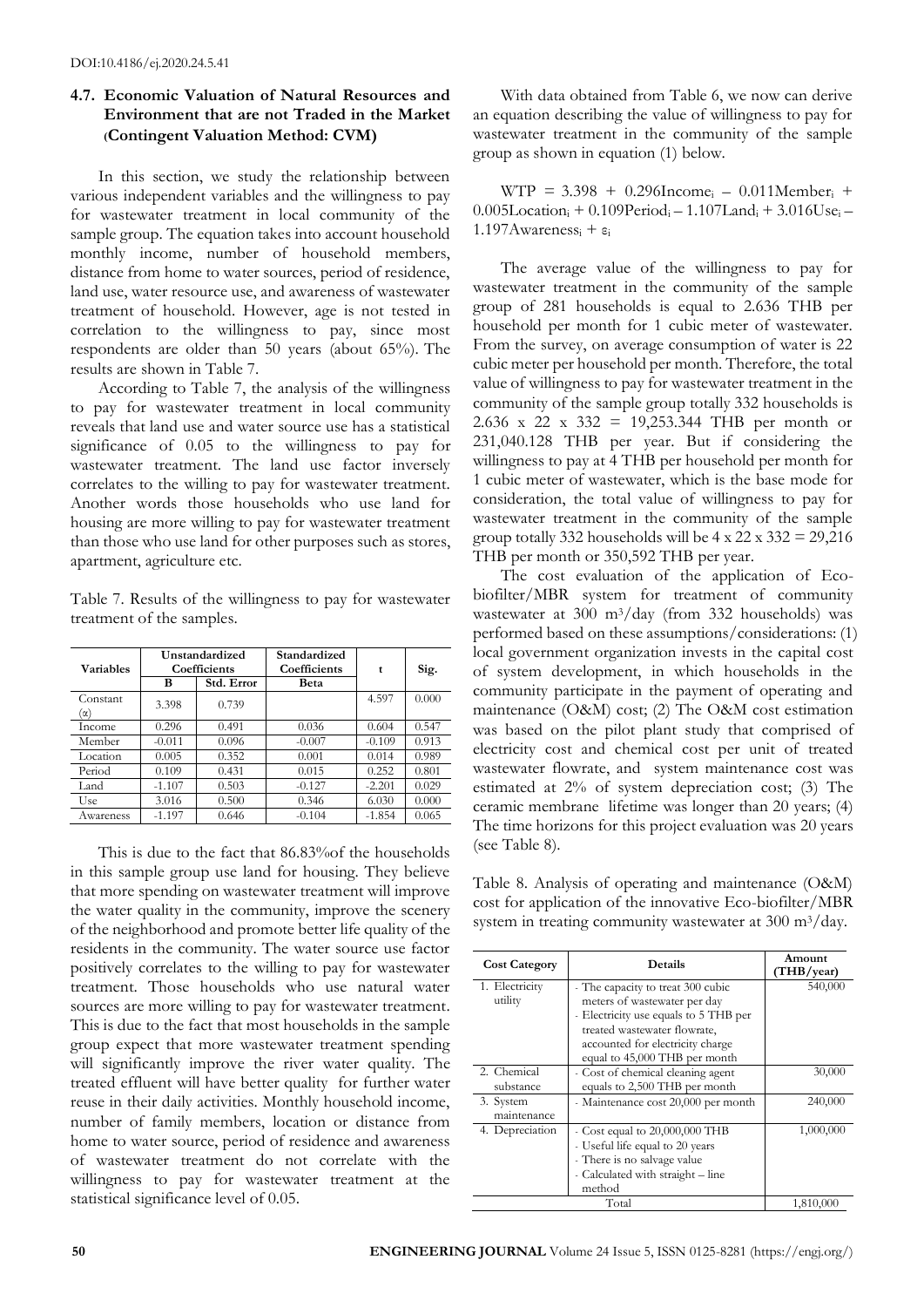According to Tables 8 and 9, the total O&M cost of Eco-biofilter/MBR system for the treatment of community wastewater from 300 households equals to 1,810,000 THB per year. While the total benefits in terms of average willingness to pay (WTP) as well as the treatment fee were considered at various scenarios of 4, 5, 6, 7, 8, 10, and 12 THB per cubic meter of wastewater, the obtained benefits were 1,403,038, 1,550,350, 1,658,350, 1,766,350, 1,874,350, 1,982,350, 2,198,350, and 2,414,350 THB per year, respectively. Furthermore, it shows the benefit to cost ratio equal to 0.78, 0.86, 0.92, 0.98, 1.04, 1.10, 1.21, and 1.33, respectively. It can be shown that collecting fees for wastewater treatment at 7 THB per cubic meter of wastewater is a breakeven point. Thus, it can add positive economic value to water environment management. Even more worth when realizing the revenue from tourism resulting from beautiful scenery and value added of agricultural products both of quantity and quality resulting from better quality of water. Moreover, the current changing environment has caused water shortages both in quantity and quality deterioration. Therefore, the Provincial Waterworks Authority has to use the budget to continually invest in the development and maintenance of raw water sources [18]. Water treated with the innovative Eco-biofilter/MBR system is another way to provide alternative raw water sources and reduce those spending since it has the potential to treat and recycle treated wastewater for water circulation and reuse to compensate the water demand for the community. Moreover, it also uses environmental friendly materials by reducing the use of plastic, which reduces the cost of plastic waste disposal and pollution from plastic waste for a better quality of life which cannot be invaluable.

Table 9. Scenario of the revenues obtained from the wastewater collection fee at WTP level and different wastewater treatment fees (set by local government).

| Amount (THB/year)                                    |                                                                                                                                                                                                                                                                                                                                           |                       |                           |                           |                           |                           |                           |                            |                            |
|------------------------------------------------------|-------------------------------------------------------------------------------------------------------------------------------------------------------------------------------------------------------------------------------------------------------------------------------------------------------------------------------------------|-----------------------|---------------------------|---------------------------|---------------------------|---------------------------|---------------------------|----------------------------|----------------------------|
| <b>Benefits</b>                                      | Details                                                                                                                                                                                                                                                                                                                                   | Average<br><b>WTP</b> | Treatment<br>Fee<br>4 THB | Treatment<br>Fee<br>5 THB | Treatment<br>Fee<br>6 THB | Treatment<br>Fee<br>7 THB | Treatment<br>Fee<br>8 THB | Treatment<br>Fee<br>10 THB | Treatment<br>Fee<br>12 THB |
| Direct benefit<br>$-WTP$                             | - Average WTP is<br>2.636 THB per<br>household per<br>month for 1<br>cubic meter of<br>wastewater<br>Fee of treated<br>effluent of<br>Pollution<br>Control<br>Department is<br>$4-12$ THB per<br>household per<br>month for 1<br>cubic meter of<br>wastewater<br>The capacity to<br>treat 300 cubic<br>meters of<br>wastewater per<br>day | 284,688               | 432,000                   | 540,000                   | 648,000                   | 756,000                   | 864,000                   | 1,080,000                  | 1,296,000                  |
| Opportunity<br>÷.<br>value of<br>treated<br>effluent | Price of treated<br>effluent is 0.3<br>USD per 1 cubic<br>meter [19]<br>The capacity to<br>treat 300 cubic<br>meters of<br>wastewater per<br>day                                                                                                                                                                                          | 1,018,350             | 1,018,350                 | 1,018,350                 | 1,018,350                 | 1,018,350                 | 1,018,350                 | 1,018,350                  | 1,018,350                  |
| Indirect benefit<br>- Reduced<br>medical<br>expenses | - Medical<br>treatment<br>expense for<br>diseases caused<br>by water<br>pollution<br>(estimated by<br>community<br>health center in<br>studied area)                                                                                                                                                                                      | 100,000               | 100,000                   | 100,000                   | 100,000                   | 100,000                   | 100,000                   | 100,000                    | 100,000                    |
|                                                      | Total                                                                                                                                                                                                                                                                                                                                     | 1,403,038             | 1,550,350                 | 1,658,350                 | 1,766,350                 | 1,874,350                 | 1,982,350                 | 2,198,350                  | 2,414,350                  |
|                                                      | The benefit to cost ratio                                                                                                                                                                                                                                                                                                                 | 0.78                  | 0.86                      | 0.92                      | 0.98                      | 1.04                      | 1.10                      | 1.21                       | 1.33                       |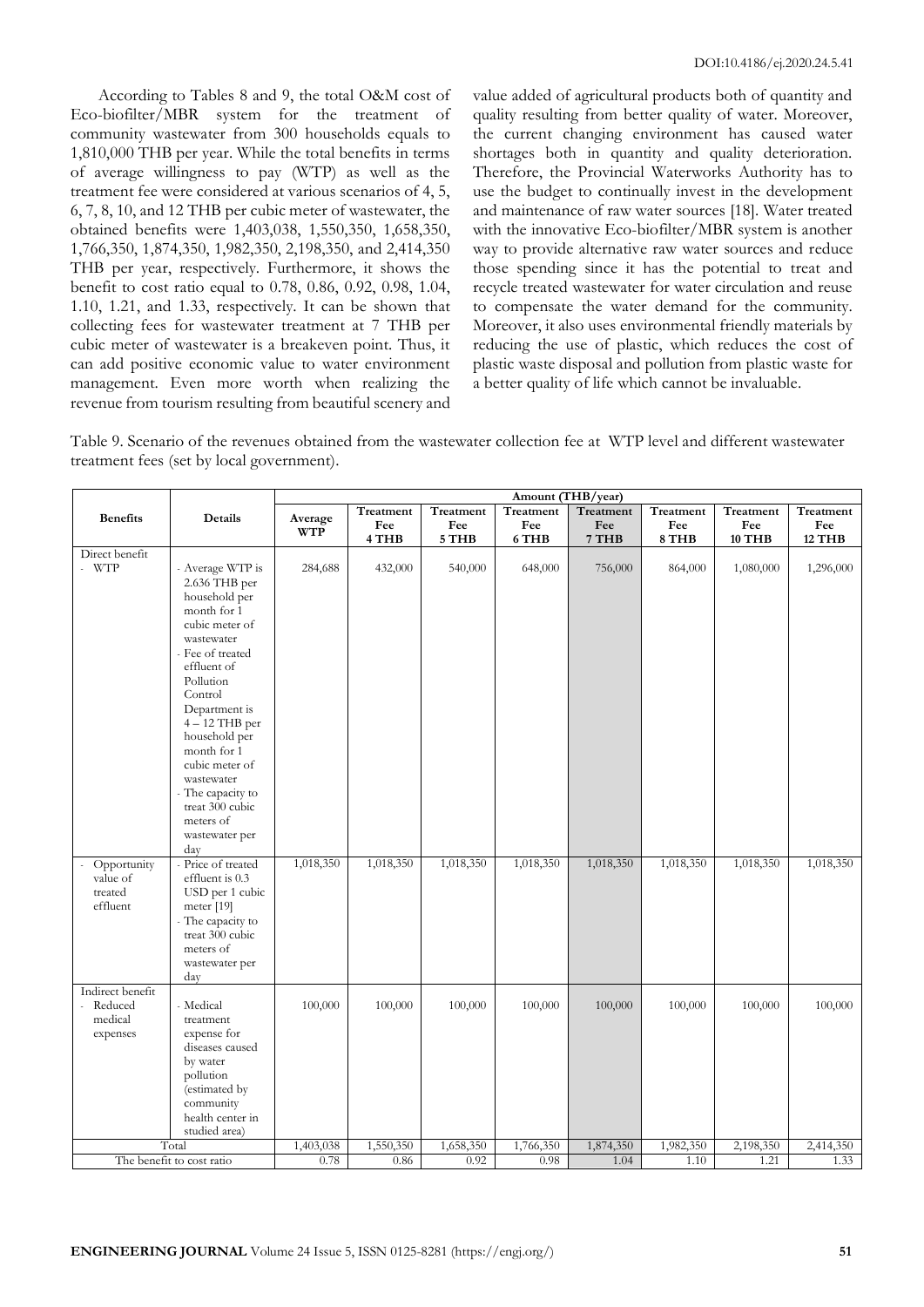# **5. Discussion and Conclusion**

The decentralized wastewater treatment system with the innovative Eco-biofilter/MBR technology can be an efficient wastewater treatment system for communities in Thailand. The treatment process can reduce organic contaminants, oil and grease, solid form solute, nitrogen, protein and fecal coliform bacteria very effectively. The treated effluent quality passes the water quality standard specified by the Environmental Protection Agency of the United States that can be reused for agriculture. The wastewater treatment system benefits the Thai society in terms of reducing pollution and contamination in water sources, promoting sustainable water conservation through improving wastewater quality and making it reusable. In addition, it helps to solve water shortage problems for Thai farmers who are the backbone of the nation.

The economic evaluation in this study employs mean WTP method with singled bounded CVM and uses the SPSS program to perform data analysis to derive the relationship between various independent variables and the value of willingness to pay for wastewater treatment in the community. The analysis of the value of willingness to pay for wastewater treatment in the community reveals that the fee of wastewater treatment at 7 THB per cubic meter of wastewater is a breakeven point by causing totally benefits for 1,874,350 THB per year, while the total cost equal to 1,810,000 THB per year, calculated B/C ratio equal to 1.04. It is possible that the local municipal is able to collect the wastewater treatment service charge from the sample households at the breakeven rate due to the fact that these households are aware of the essence of wastewater treatment and they expect that the decentralized wastewater treatment with Eco-biofilter/ MBR technology will benefit the community through pollution reduction, beautiful water scenery, better quality of living and wastewater reuse etc.

However, in the initial of the operation, the local municipality might charge the fee for treating wastewater at the rate of half of the break-even point is 4 THB per cubic meter of wastewater, with the local municipality issuing the other half. Moreover, they should educate and publicize information to stimulate awareness of the importance of wastewater remediation in the community, including the benefits that those who live in the community will receive to encourage households to be more willing to pay for wastewater treatment such as environmental education, training for community participation in environmental conservation, promoting environmental conservation activities, etc. It also helps households who do not realize the need to pay these fees have a feeling to participate in paying this fee, too. Moreover, reducing expenses or efficiency improvement of the wastewater treatment system in long run will also increase more confidence [20]. There should be further researches on system design and development to reduce the operating and maintenance cost in long run, leading to sustainable water conservation.

Therefore, this research can recommend an efficient community wastewater treatment system for the wastewater management policy planning through cost analysis and benefit projection since the decentralized wastewater treatment using the innovative Ecobiofilter/MBR technology t can significantly reduce water pollution load in order to protect the water supply source for drinking water as well as the system can make the treated effluent recyclable for agriculture use purposes. Furthermore, Eco-biofilter/MBR shows many benefits both of direct and indirect benefits such as water reuse potential, opportunity economic value of treated effluent, and reducing medical expenses.

# **References**

- [1] S. Jantarat et al., "Thai agricultural microscope through the farmers registration and agriculture census data," *aBRIDGEd Making Research Accessible*, vol. 09/2018, pp. 1–12, May 2018.
- [2] Water Environment Partnership in Asia, "On-site management for domestic wastewater in Thailand," *Policy Brief Series 3*, pp. 1-10, Mar. 2013.
- [3] World Wide Fund for Nature. (n.d.). *The situation of the world's fresh water and Thailand* [Online]. Available: http://www.wwf.or.th/what\_we\_do/wetlands\_and \_production\_landscape/freshwate [Accessed: 25 February 2020]
- [4] United Nations Environment Programme, "Managing and conserving the natural resource base for sustained economic and social development," *Development Alternative*, pp. 1–13, Feb. 2014.
- [5] S. Taesopapong and C. Ratanatamskul, "Innovative eco biofilter/membrane bioreactor (MBR) technology for community wastewater recycling," in *Proceeding of the IOP Conference Series: Earth and Environmental Science*, 2020, p. 427.
- [6] Pollution Control Department, Ministry of Natural Resources and Environment, "Water quality situation of surface, coastal, and groundwater," in *Thailand' s Pollution Report 2017*. Bangkok: Pollution Control Department, 2017.
- [7] F. Meng, S. R. Chae, A. Drews, M. Kraume, H. S. Shin, and F. Yang, "Recent advances in membrane bioreactors (MBRs): Membrane fouling and membrane material," *Water Res*, vol. 43, pp. 1489– 1512, 2009.
- [8] H. Lin, W. Gao, F. Meng, B.Q. Liao, K.T. Leung, L. Zhao, J. Chen, and H. Hong, "Membrane bioreactors for industrial wastewater treatment: A critical review," *Rev. Environ. Sci. Technol.*, vol. 42, pp. 677–740, 2012.
- [9] A. Drews, "Membrane fouling in membrane bioreactors—Characterisation, contradictions, cause and cures," *J. Membr. Sci.*, vol. 363, pp. 1–28, 2010.
- [10] J. H. Tay, P. Yang, W. Q. Zhuang, S. T. L. Tay, and Z. H. Pan, "Reactor performance and membrane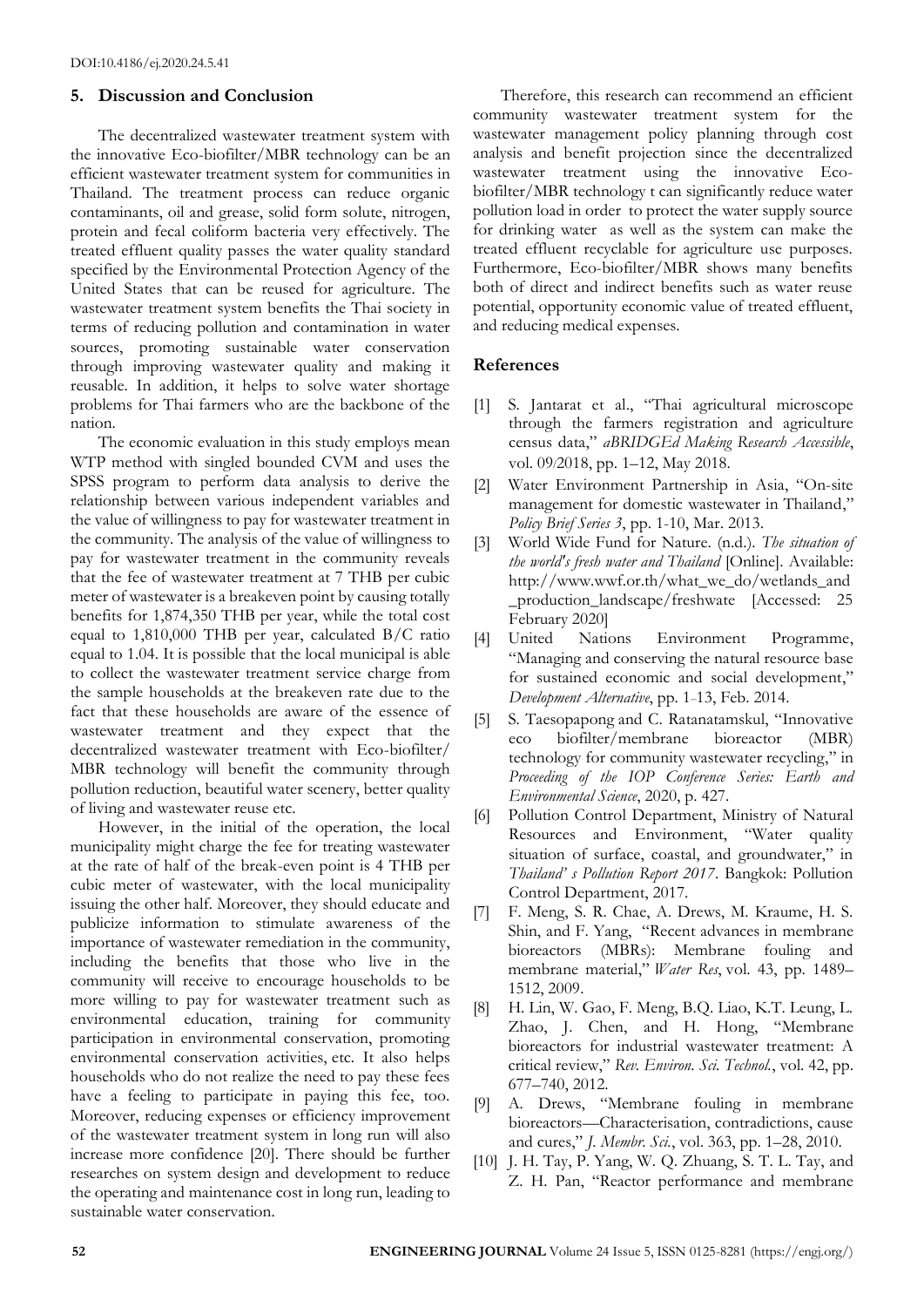filtration in aerobic granular sludge MBR," *J. Membr. Sci*., vol. 304, pp. 24–32, 2007.

- [11] N. S. A. Mutamim, Z. Z. Noor, M. A. A Hassan, A. Yuniarto, and G. Olsson, "Membrane bioreactor: Applications and limitations in treating high strength industrial wastewater," *Chem. Eng. J*, vol. 225, pp. 109–119, 2013.
- [12] A. Vargas, I. Moreno-Andrade, and G. Buitrón, "Controlled backwashing in a membrane sequencing batch reactor used for toxic wastewater treatment," *J. Membr. Sci.*, vol. 320, pp. 185–190, 2008.
- [13] M.A. Massoud, A. Tarhini, and J.A. Nasr, "Decentralized approaches to wastewater treatment and management: Applicability in developing countries," *[Journal of Environmental Management](https://www.researchgate.net/journal/0301-4797_Journal_of_Environmental_Management)*, vol. 90, no. 1, pp. 652–659, 2009.
- [14] United State Environmental Protection Agency, "Reuse water quality standard," in *2012 Guidelines for Water Reuse*. Washington, D.C.: US-EPA, 2012.
- [15] T. Yamane, "Sample size calculation," in *Statistics: An Introductory Analysis*, 3rd ed. New York: Harper and Row Publications, 1973.
- [16] B. Chinnawatra, "The willingness to pay," in *Natural Resource Economics*. Chiang Mai: Multiple Cropping Center of Chiang Mai University, 1995.
- [17] A. Issarangkul Na Ayudhya, "What is environmental valuation, how to do it and for whom?," *Thammasat Economic Journal*, vol. 16, no. 4, pp. 125–142, 1998.
- [18] Provincial Waterworks Authority, "Wipe off sweat selling water," *Journal of Provincial Waterworks Authority*, vol. 28, no. 1, pp. 7–11, 2007.
- [19] C. Ratanatamskul. (n.d.). *Effective water management and wastewater treatment* [Online]. Available: https://www.eeco.or. th/pr/news/Effective-Water-Management-Waste-Water-Treatment [Accessed: 25 February 2020].
- [20] C. Moragaspitiya, J. Rajapakse, W. Senadeera, and I. Ali, "Simulation of dynamic behavior of a biological wastewater treatment plant in South East Queenland, Australia," *Engineering Journal*, vol. 21, no. 3, pp.1– 22, 2017.



**Sakran Taesopapong** was born in Bangkok, Thailand in 1980. She received the B.A. degree in travel industry management from Mahidol University International College, Thailand, in 2001. Then, she received the M.S. degree in tourism, environment and development from the King's College London, University of London, England, in 2004 and the M.S. degree in entrepreneurship and innovation management from Royal Institute of Technology, Stockholm, Sweden, in 2009. Moreover, she currently is a Ph.D. candidate in technopreneurship and innovation management programme, Chulalongkorn University, Thailand.

From 2005 to 2006, she was an Assistant to the Assistant Director- General/Regional Representative (OADG), Food and Agriculture Organization of the United Nations, Regional Office for Asia and the Pacific. Presently, she works as part of her family business in food packaging industry and pursuing her Ph.D. degree at Chulalongkorn University, Thailand.

**Sakran Taesopapong** won silver medal with her research work on "Innovative Eco-Biofilter / MBR Wastewater Recycling System", in "Seoul International Invention Fair 2018 (SIIF 2018)", Seoul, Korea in 2018. She attended to present her research work on "Innovative Eco Biofilter/Membrane Bioreactor (MBR) Technology for Community Wastewater Recycling" in the academic conference named "The 2nd International Symposium on Water Pollution and Treatment (ISWPT 2019)", Bangkok, Thailand in 2019.



**Associate Professor Dr. Chavalit Ratanatamskul** is the Director of Research Unit on Innovative Waste Treatment and Water Reuse, Faculty of Engineering, Chulalongkorn University and also former deputy director of Technopreneurship and Innovation Management Program, Graduate school. He was born in Surat Thani, Thailand in 1969. He received Ph.D. and Master degrees in environmental engineering from Faculty of Urban Engineering, The University of Tokyo, Japan in 1996 and 1993, respectively (Japanese Government Scholarship), and B.Eng. degree in environmental engineering from Chulalongkorn University, Thailand in 1991.

His major research interests are focused on membrane technology, water treatment, photocatalyst reactor technology, anaerobic digestion and water reuse. He has published research works in international journals and proceedings more than 90 publications. Moreover, he was the

former Chairman of Environmental Engineering Committee at the Engineering Institute of Thailand (EIT) under the King's Patronage. Recently, he has been invited to serve as conference chairs, organizing committees, keynote speakers in many international conferences.

**Associate Professor Dr. Chavalit Ratanatamskul** has received various international awards: ALBERTO ROSSI Award for the best research paper prize in biological waste treatment from the 13<sup>th</sup> International conference on Landfill and Waste Management, Italy; First-prize best research paper award from the 2<sup>nd</sup> European-Mediteranean International Conference 2016, Gold medal award from the International Innovation and Research Competition, Taiwan 2018, etc.